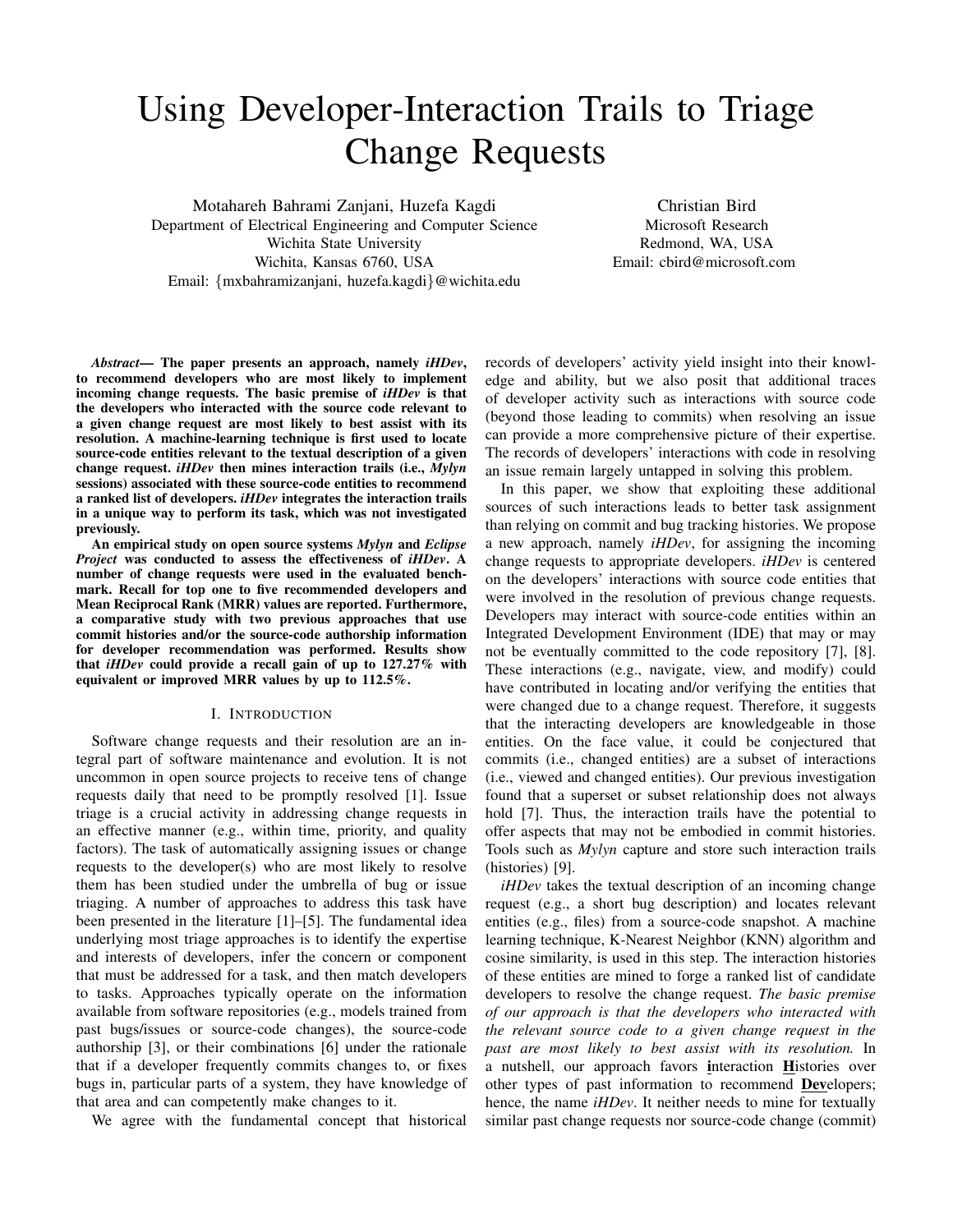histories. It only needs developer-interaction sessions from the issue repository of a system, which are typically attached to issue/bug reports (e.g., in the *Mylyn* prescribed XML format).

To evaluate the accuracy of our technique, we conducted an empirical study on two open source systems *Mylyn* and *Eclipse Project*. Recall and Mean Reciprocal Rank (MRR) metric values of the developer recommendations on a number of bug reports sampled from this system are presented. That is, how effective our *iHDev* approach is at recommending the actual developer who ended up fixing these bugs. Additionally, our *iHDev* approach is empirically compared with two other approaches that use the commit and/or source-code authorship information [3], [6], [2]. The results show that the proposed *iHDev* approach outperformed these baseline competitors. Lowest recall gains of 6.17% and 9.72% were recorded against the two respective approaches. Highest recall gains of 125% and 127.27% were recorded against the two respective approaches. These gains came without incurring any decreased Mean Reciprocal Rank (MRR) values; rather *iHDev* recorded improvements in them. That is, *iHDev* would typically recommend the correct developers at higher ranks than the subjected competitors.

Our paper makes the following noteworthy contributions in the context of recommending relevant developers to resolve incoming change requests:

- 1) To the best of our knowledge, our *iHDev* approach is the first to utilize developers' source-code interaction histories involved with past change requests.
- 2) We performed a comparative study with two other approaches that use commit and/or source-code authorship information.

The rest of the paper is organized as follows: Our approach is discussed in Section II. The empirical study on *Mylyn* and *Eclipse Project*, and its results are presented in Section III. Threats to validity are listed and analyzed in Section IV. Related work is discussed in Section V. Finally, our conclusions and future work are stated in Section VI.

## II. APPROACH

Our approach *iHDev* to assign an incoming change request to the appropriate developer(s) consists of the following steps:

- 1) Locating Relevant Entities to Change Request: We use the K-Nearest Neighbor (KNN) algorithm to locate relevant units of source code (e.g., files and classes) that match the given textual description of a change request or reported issue. The indexed source-code release/snapshot is typically between the one in which an issue is reported and before the change request is resolved (e.g., a bug is fixed).
- 2) Mining Interaction Histories to Recommend Developers: The interaction histories of the units of source code from the above step are then analyzed to recommend a ranked list of developers that are the most experienced and/or have substantial contributions in dealing with those units (e.g., classes). The interaction histories are extracted from the issue-tracking system.

### *A. Key Terms and Definition*

Interaction: Interaction is the activity of programmers in an IDE during a development session (e.g., editing a file or referencing an API documentation).

Tools, such as *Mylyn*, have been developed to model programmers' actions in IDEs [9]. *Mylyn* monitors programmers' activities inside the *Eclipse IDE* and uses the data to create an *Eclipse* user interface focused around a task. The *Mylyn* interaction consists of traces of interaction histories. Each historical record encapsulates a set of interaction events needed to complete a task (e.g., a bug fix). Once a task is defined and activated, the *Mylyn* monitor records all the interaction events (the smallest unit of interaction within an IDE) for the active task. For each interaction, the monitor captures about eleven different types of data attributes. The most important of these is the structure handle attribute, which contains a unique identifier for the target element affected by the interaction. For example, the identifier of a Java class contains the names of the package, the file to which the class belongs to, and the class. Similarly, the identifier of a Java method contains the names of the package, the file and the class the method belongs to, the method name, and the parameter type(s) of the method. Figure 1 shows an example of the *Mylyn* interaction edit event.

Trace file: For each active task, *Mylyn* creates an XML trace file, typically named *Mylyn*-context.zip or its derivative. A trace file contains the interaction history of a task. This file is typically attached to the project's issue tracking system (e.g., *Bugzilla* or JIRA). The trace files for the *Mylyn* project are archived in the *Bugzilla* as attachments to a bug report. For example for issue #315184 there is one trace file named *Mylyn*-context.zip<sup>1</sup>.

Attacher: Each issue/bug could have trace files. A developer submits these trace files to the project's issue tracking system and are attached to the associated issue report. We term this developer as the attacher. This term helps differentiate from the use of committers and developers in the context of source-code repositories. There is no explicit information to distinguish between the attacher and the actual developer who performed the interaction session. We assume that the attacher is the developer who performed the attached interaction session. This issue is similar to the distinction between the developer who performed and the committer who committed the changes to a source-code repository. For example, *Steffen Pingel* attached the file *Mylyn*-context.zip for issue #315184. Considering the *Mylyn* workflow for interactions, we did not expect nor found any instances where the attacher was not the developer who performed the interaction session.

#### *B. Locating Relevant Entities to Change Request*

In our approach, we use techniques from natural language processing and machine learning to locate textually relevant source code files to a given change request for which we need to assign developers. The specific steps are given below:

*1) Creating a corpus from software:* The source code of a release, in or before which the change request is resolved, is parsed using a developer-defined granularity level (e.g.,

<sup>&</sup>lt;sup>1</sup>https://bugs.eclipse.org/bugs/show\_bug.cgi?id=315184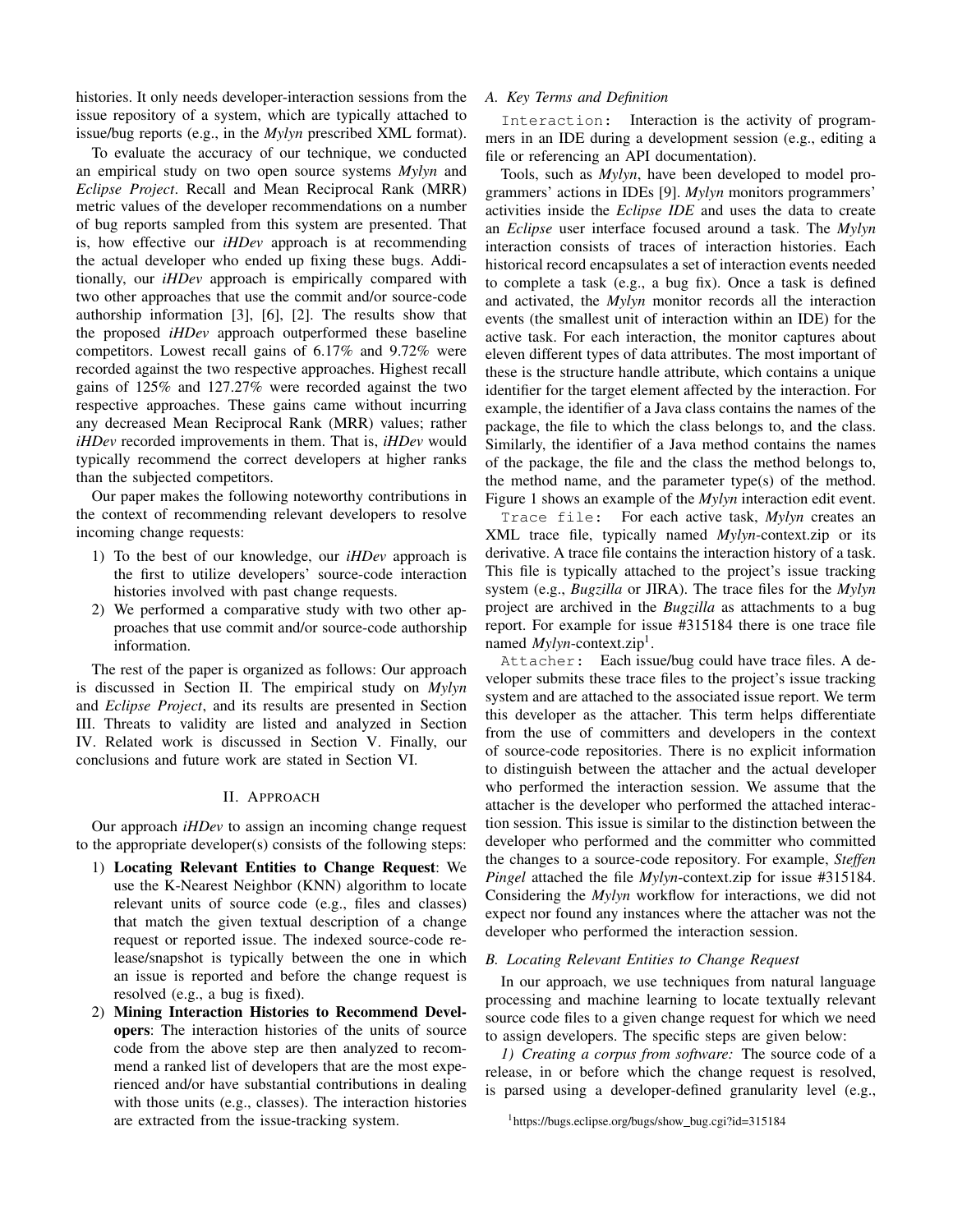<InteractionEventDelta="null"EndDate="2013-01-13 20:02:21.517 CET" Interest="34.0" Kind="edit" Navigation="null" OriginId="org.eclipse.jdt.ui.CompilationUnitEditor" StartDate="2013-01-13 19:34:01.900"

 $\textbf{Structure} \textbf{H} \textbf{and} \textbf{le="=}\textcolor{red}{"= or geclipses} \textbf{m} \textbf{y} \textbf{lyn}.\textbf{tasks}.\textbf{ui}/src \& \textbf{amp};lt; \textbf{org}. \textbf{e} \textbf{clipses}.\textbf{mylyn}. \textbf{internal}. \textbf{task} \textbf{gt} \textbf{q}$ s.ui.views{TaskListView.java[TaskListView~makeActions" StructureKind="java" NumEvents="34" CreationCount="227"/>

Fig. 1: A snippet of an interaction event recorded by *Mylyn* for bug issue #330695 with trace ID #221752. File TaskListView.java is edited.

file) and documents are extracted. A corpus is created such that each file will have a corresponding document therein. Identifiers, comments, and expressions are extracted from the source code. Each document in the corpus is referred to as  $doc_{past}.$ 

2) Preprocessing Step: Each document  $doc_{past}$  is preprocessed in two parts: removing stop words and stemming.

*3) Document-Term Representation:* Document Indexing: We produce a dictionary from all of the terms in our document and assign a unique integer Id to each term appearing in it.

Term Weighting: We use *tfidf* in our approach. The global importance of a term *i* is based on its inverse document frequency (*idf*), calculated as the reciprocal of the number of documents that the term appears in. *idf* is the document frequency of term *i* in the whole document collection.  $tf_{i,j}$  is the term frequency of the term *i* in the document *j*. Each document  $d_j$  is represented as a vector  $d_j = (w_{1,j},...,w_{i,j},...,w_{n,j})$ where  $n$  is the total number of terms in our document collection and  $w_{i,j}$  is the weight of the term i in document j.

*4) Using Change Request:* The textual description of a change request for which we want to find all of the relevant files, and eventually to be assigned developer(s), is referred to as  $doc_{new}$ .  $doc_{new}$  also goes through the preprocessing step and is represented as a document.

*5) K-Nearest-Neighbor:* The task of multi-label classification is to predict for each data instance a set of labels that applies to it. Standard classification only assigns one label to each data instance. However, in many settings a data instance can be assigned by more than one label. In our context, each data instance (i.e., a bug report) can be assigned multiple labels (i.e., source-code files). ML-KNN is a state-of-the-art algorithm in the multi-label classification literature [10]. We employ the ML-KNN search with a user-defined value of  $K$ (e.g., the value of 10 as used in previous work [5]) to search the existing corpus  $(doc_{past})$  based on similarities with the new bug description  $(doc_{new})$ . This search finds the top K similar files. Cosine is then used to measure the similarity of the two document vectors.

$$
f_{sim}(doc_{new}, doc_{past}) = \frac{doc_{new}.doc_{past}}{|doc_{new}||doc_{past}|}
$$
 (1)

At the conclusion of this step, we have identified the  $K$  most relevant source-code files to the given change request. Now, we need to mine the candidate developers from the interaction histories of these files.

<BugId Id="315184"> <AttachId Id="196936"/> <Attacher name="Steffen Pingel"/> StructureHandle="=...tasks.ui.wizards{AbstractTaskRepositoryPage.java;"/> </BuaId>

Fig. 2: A snippet of the bug #315184 interaction log entry from its interaction log file.

### *C. Mining Interaction Histories to Recommend Developers*

The basic premise of *iHDev* is that the attachers who substantially interacted with the specific source code in the past are most likely the best candidate to assist with the issues/bugs associated with it. Our approach uses an *interaction log*, which was assembled from source-code interactions submitted by attachers to the bug tracking system (e.g., *Bugzilla*). Interaction log entries include the dimensions: attacher, date, and path (e.g., files) involved in an interaction event. Interaction logs are not directly available from the issue/bug tracking systems. We engineered the interaction log to simplify the implementation of the mining component of *iHDev*. A notable side effect is that it provides an analogy to commit logs, which are a basis for several developer-recommendation approaches.

Interaction Log: An Interaction Log is a file that includes the interaction history and the attacher(s) who created the trace file for each bug in the issue tracking system. The specific steps for creating an interaction log are given below:

*1) Extracting Interactions:* We first need to identify the bug reports with the *mylyn-context.zip* attachment(s) because not all bug issues necessarily contain the interaction trace(s). We searched the *Bugzilla* issue tracking system and included bugs containing at least one *mylyn-context.zip* attachment.

*2) Determining the list of attachers:* All the trace files from the issue-tracking system are automatically downloaded to a user specified directory. A complete list of attachers for each trace file of every bug is then produced.

*3) Creating Interaction log:* The tool then takes the directory that contains the trace files as input and parses each trace file to create an interaction log. For each bug Id, this interaction log includes the attacher (from the list of attachers) and three of the eleven attributes from the trace file (see Figure 1): *EndDate, Kind*, and *StructureHandle*. There are several different kinds of interaction events (e.g., edit, manipulation, selection, and propagation); however, we consider only the edit interaction events because these events refer to interactions that resulted in a change to the source code file (even if that change was never committed), an action that often requires some level of knowledge of the source code. Other events such as navigation or selection do not imply explicit interaction or expertise and can therefore potentially introduce noise rather than provide additional useful information. Also, it is possible for one bug to have multiple trace files, each with a different attacher. Thus, for each bug in the interaction log file, multiple log entries may exist. Figure 2 shows a log entry for bug #315184 in the interaction log, which has only one trace file (and one attacher). For this bug, only one file has an edit interaction event (i.e.,*"AbstractTaskRepositoryPage.java"*).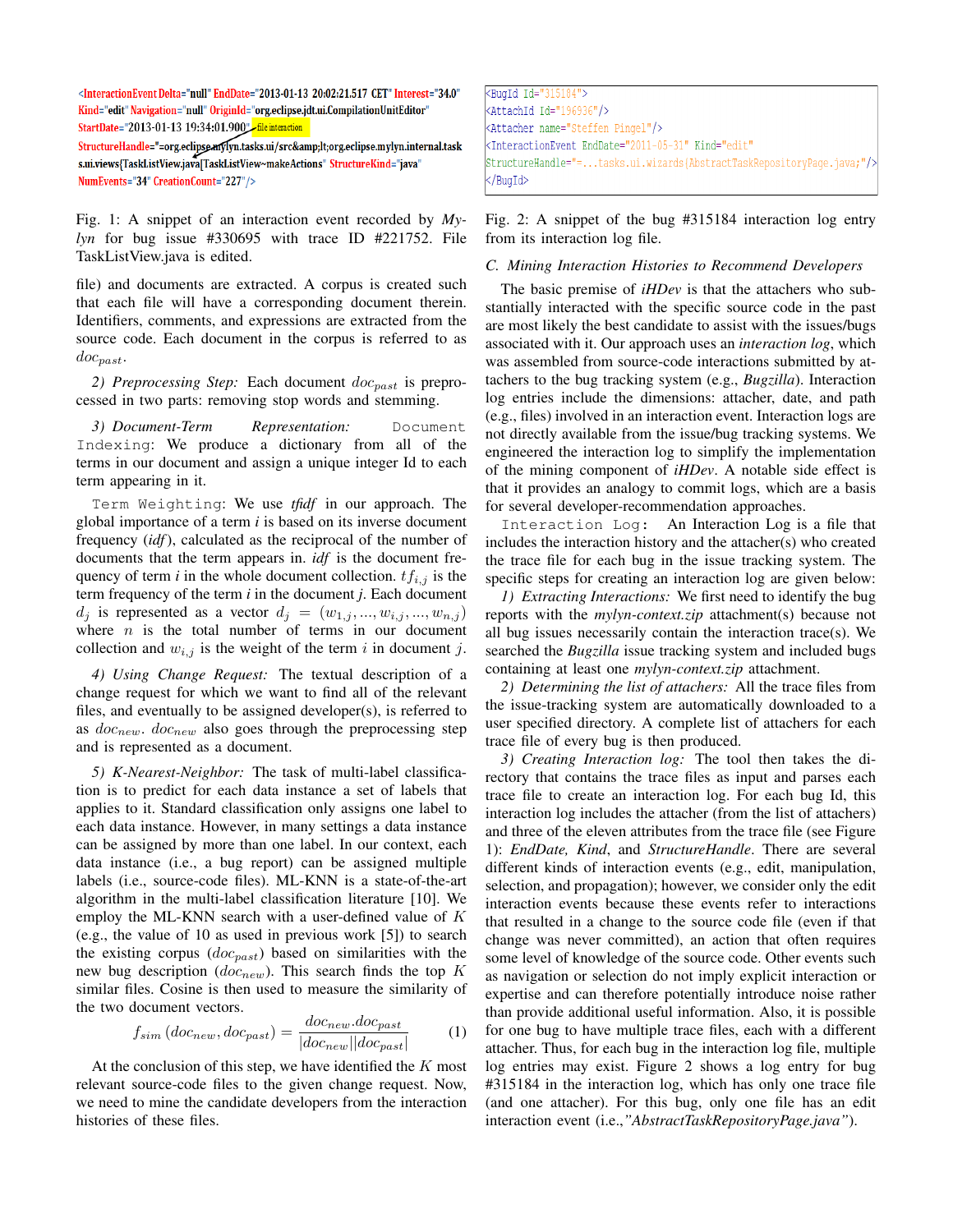The interaction log includes data such as the bug Id, attacher, the interacted source code, and the date on which the source code was interacted to fix this issue (see Figure 2 for an example). This data explains who interacted with the source code and when they did it. An attacher may contribute multiple interactions with the same file or multiple attachers may interact with the same file in different trace files. Therefore, interactions give an opportunity to analyze both the exclusive and shared contributions of attachers to a source code file.

Developer Expertise Measures: One measure of an attacher's contribution is the total number of interactions on source code performed in the past [11]. An attacher who contributed a larger number of interactions on a specific part of the source code than another attacher can be considered as more knowledgeable on those parts.

Another consideration for attacher contributions is the workdays (i.e., activity) involved in the interactions that are attached as a trace file. The activity of a specific attacher is the percentage of their workdays over the total workdays of the system. Here, an attacher's workday is considered as a day (calendar date) on which they interacted with at least one part of the source code, because an attacher can have multiple interactions on a given workday. A system's workday is considered a day on which at least one part of the source code is interacted. A day on which no interactions exist is not considered a workday. These two measures give us two different views on attachers' development styles. Some may perform smaller interaction sessions and submit frequently in a workday (e.g., multiple attachments), while others may do it differently (e.g., single attachment). The third measure accounts for the recency of these interactions. We used these three measures, which were inspired by our previous work on commits [2], to determine the attachers that were more likely to be experts in a specific source code file, i.e., *attacher-interaction* map. The *attacherinteraction* map, *AI* for the attacher *a* and file *f* is given below:  $AI_{(a,f)} = \langle I_f , A_f , R_f \rangle$ 

- $I_f$  is the number of interactions that include file  $f$  and are interacted by the attacher *a*.
- $A_f$  is the number of workdays in the activity of attacher *a* with interactions that include the file *f*.
- $R_f$  is the most recent workday in the activity of the attacher *a* with an interaction that includes the file *f*.

Similarly, the *file–interaction* map *FI* represents the interaction contribution to the file *f*, and is shown below:

- $FI_{(f)} = \langle I'_f, A'_f, R'_f \rangle$ , where
- $I'_f$  is the number of interactions that include file  $f$ .
- $\dot{A}'_f$  is the total number of workdays in the activity of all attachers that include interactions with the file *f*.
- $R'_f$  is the most recent workday with an interaction that includes the file *f*.

The measures  $I_f$ ,  $A_f$ , and  $R_f$  are computed from the interaction log. More specifically, the dimensions attacher, date, and paths of the log entries are used in the computation. The dimension date is used to derive workdays or calendar days. The dimension attacher is used to derive the attacher information. The dimension path (StructureHandle) is used to derive the file information. The measures  $I'_f$ ,  $A'_f$ , and  $R'_f$  are similarly computed. The log entries are readily available in the form of *XML* and straightforward *XPath* queries are formulated to compute the measures. The contribution or expertise factor, termed *xFactor*, for the attacher *a* and the file *f* is computed using the ratios of the *attacher–interaction* and *file–interaction* maps. The contribution factor, *xFactor*, is given below:

$$
xFactor(a,f) = \frac{AI_{(a,f)}}{FI_{(f)}}\tag{2}
$$

$$
xFactor(a, f) = \begin{cases} \frac{I_f}{I_f'} + \frac{A_f}{A_f'} + \frac{1}{|R_f - R_f'|} & \text{if } |R_f - R_f'| \neq 0\\ \frac{I_f}{I_f'} + \frac{A_f}{A_f'} + 1 & \text{if } |R_f - R_f'| = 0\\ \end{cases}
$$
(3)

The *xFactor* score is computed for each of the relevant source-code files to the given change request (see Section II-B). According to Equation 3, the maximum value of *xFactor* can be three because we have used three measures, each of which can have a maximum contribution ratio of 1.

Recommending developers based on xFactor scores: We now describe how the ranked-list of developers is obtained from all of the scored attachers of each relevant source code file to a given bug. From Section II-C, there is a one-to-many relationship between the source code files and attachers. That is, each file  $f_i$  may have multiple attachers; however, it is not necessary for all of the files to have the same number of attachers. For example, the file  $f_1$  could have two attachers and the file  $f_2$  could have three attachers. The matrix  $D_a$  (see Equation 4) gives the list of unique attachers for each relevant file  $f_i$ .  $D_{af_i}$  represents the set of attachers, with no duplication, for the file  $f_i$ , where  $1 \leq i \leq n$  and n is the number of relevant files.  $a_{ij}$  is the  $j<sup>th</sup>$  attacher in the file  $f_i$  with l unique attachers.

$$
D_a = \begin{pmatrix} f_1 & D_{af_1} \\ f_2 & D_{af_2} \\ \vdots & \vdots \\ f_n & D_{af_n} \end{pmatrix} D_{af_i} = \{ a_{i1} \ a_{i2} \ ... \ a_{il} \}
$$
 (4)

Although, a single file does not have any duplicate attachers, two files may have common attachers. In Equation 5,  $D_{au}$  is the union of all unique attachers from all relevant files.

$$
D_{au} = \bigcup_{i=1}^{n} D_{af_i}
$$
 (5)

$$
Score(a) = \sum_{i=1}^{n} xFactor_i(a, f_i)
$$
 (6)

Each attacher a for a file f has the  $xFactor$  score. To obtain the likelihood of the attacher a, i.e.,  $Score(a)$ , to resolve the given change request, we sum  $xFactor$  scores of the relevant files in which it appears (see Equation 6). The  $Score(a)$  value is calculated for each unique attacher a in the set  $D_{au}$ .

In Equation 7, we have a set of candidate developers. The developers in this set are ranked based on their  $Score(a)$ values. Once the developers are ranked in the descending order of their  $Score(a)$  values, we have a ranked list of candidate developers. By using a cutoff value of  $m$ , we recommend the top m candidate developers, i.e., with top m  $Score(a)$  values, from the ranked list obtained from the set DF.

$$
DF = \{(a, Score(a)), \forall a \in D_{au}\}\tag{7}
$$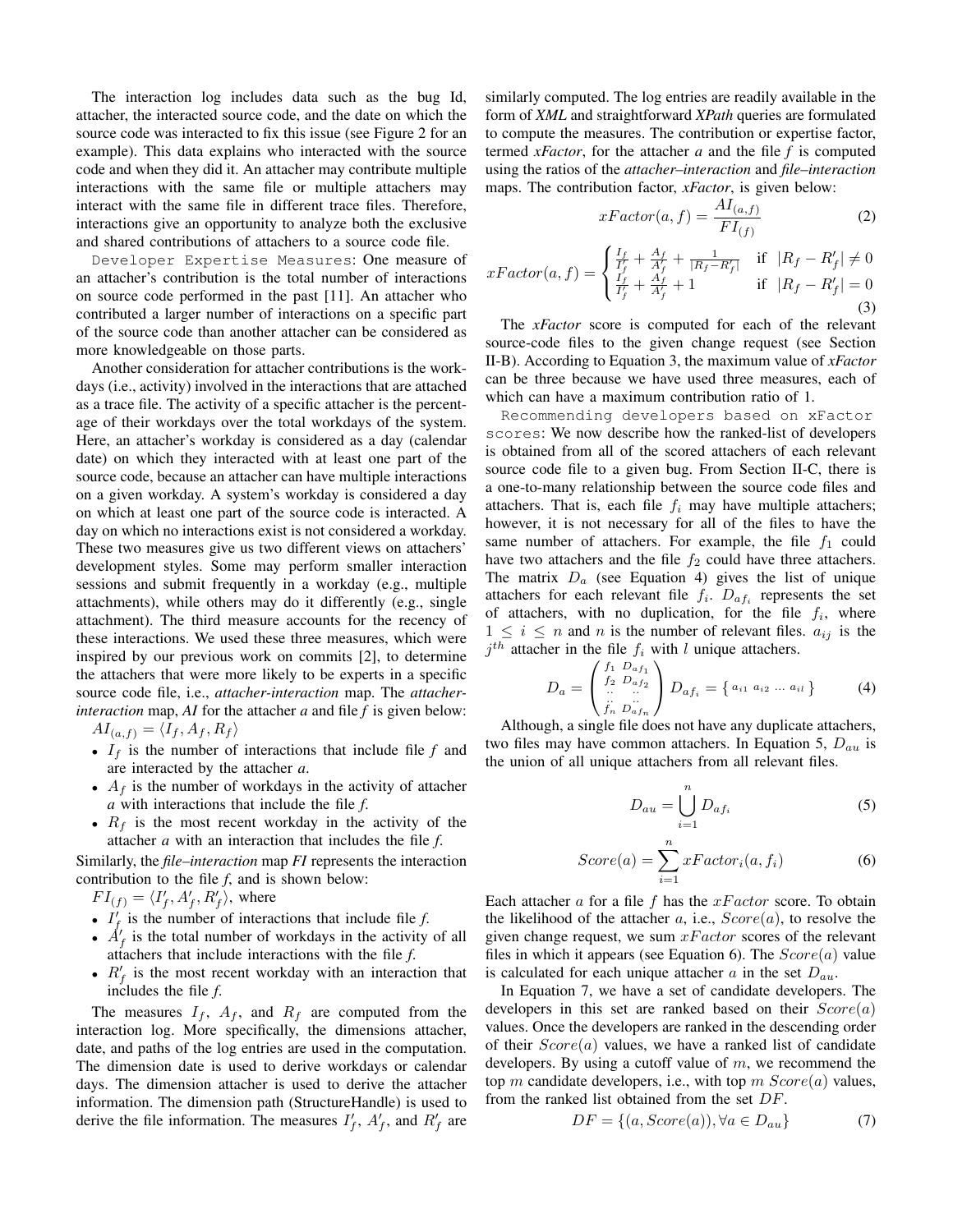TABLE I: The attachers extracted with *iHDev* from each of the top ten files relevant to Bug# 313712.

| Rank    | <b>Files</b>                       | Ranked Attacher based on <i>xFactor</i> value                                   |
|---------|------------------------------------|---------------------------------------------------------------------------------|
| $\perp$ | /TaskEditorNewCommentPart.java     | Jingwen 'Owen':1.23, Frank Becker:1.06, Steffen Pingel:0.54, Jacek Jaroczyn-    |
|         |                                    | ski: 0.19, David Shepherd: 0.07, David Green: 0.06                              |
| 2       | /CopyContextHandler.java           | Shawn Minto:2.00, Steffen Pingel:0.61, Mik Kersten:0.42                         |
| 3       | /NewAttachmentWizardDialog.java    | Frank Becker: 1.40, David Green: 0.90, Steffen Pingel: 0.60, Mik Kersten: 0.30  |
| 4       | /Messages.java                     |                                                                                 |
| 5       | /WebBrowserDialog.java             |                                                                                 |
| 6       | /BugzillaResponseDetailDialog.java | Frank Becker: 3.00                                                              |
|         | /UpdateAttachmentJob.java          | Frank Becker: 1.94, Robert Elves: 1.40                                          |
| 8       | /TaskAttachmentPropertyTester.java | Philippe Marschall: 1.63, Steffen Pingel: 1.38                                  |
| 9       | /TaskEditorRichTextPart.java       | Frank Becker: 1.11, Jingwen 'Owen' Ou: 0.90, Steffen Pingel: 0.66, Thomas Ehrn- |
|         |                                    | hoefer:0.26, Jacek Jaroczynski:0.12, David Green:0.11, David Shepherd:0.03      |
| 10      | /BugzillaPlanningEditorPart.java   | Steffen Pingel:1.85, Robert Elves:1.35                                          |

This step concludes *iHDev* and we have the top m candidate developers recommended for the given change request.

#### *D. An Example from Mylyn*

Here, we demonstrate our approach *iHDev* using an example from *Mylyn*. The change request of interest here is the bug #313712 *"attachment dialog does not resize when Advanced section is expanded"*. We first collected a snapshot of *Mylyn*'s source code prior to this bug fixed and then parsed it using the file-level granularity (i.e., each document is a file). After indexing with a machine learning technique, we obtained a corpus consisting of 1,825 documents and containing 201,554 words. A search query is then formulated using the bug's textual description, the result of which (i.e., a ranked list of relevant files) is summarized in Table I. These  $(k = 10)$  files are our starting point for *iHDev*. The correct developer who fixed this bug and committed the change is *Frank Becker*. In Table I, the third column shows a set of all attachers with the *xFactor* values for each file  $f_i$ .

In *iHDev*, we first obtained the set  $D_{au}$  from all of the attachers recommended for each relevant file  $f_i$  to the bug #313712 in Table I. The set  $D_{au}$  consists of 11 unique attachers. Because a developer could use different identities for the attacher and committer roles, we normalized them to a single identity, which was their full name. For each of the 11 unique attachers, the Score value is calculated according to Equation 6. Table II shows the top five *Score* values and the corresponding attachers, i.e.,  $m = 5$ . *Frank Becker* has the highest score in the set  $DF$  (a value of 8.51), so he is the first recommended developer. For the remaining attachers, the value of the function Score is less than *Frank Becker*'s score, so they all have a rank greater than 1.

TABLE II: Top five attachers (developers) recommended to resolve bug #313712 by *iHDev*.

| <b>Attacher</b>     | <b>Score</b> | Rank |
|---------------------|--------------|------|
| <b>Frank Becker</b> | 8.51         |      |
| Steffen Pingel      | 5.64         |      |
| Robert Elves        | 2.75         |      |
| Jingwen 'Owen' Ou   | 2.13         |      |
| Shawn Minto         | 2.0          |      |

Table III shows the results for the approaches *iHDev*, *xFinder*, *xFinder'* and *iMacPro* (described in sections III-A) for  $m = 5$ . Clearly, the best result is for *iHDev*, as it recommends *Frank Becker* (the correct developer who fixed bug #313712) in the first position, whereas *xFinder*, *xFinder'*, and *iMacPro* recommend *Frank Becker* in the third, fourth, and third position respectively. *iHDev* outperforms the others with respect to recall@1 and recall@2 values. At recall@5, all the approaches would be equivalent; however, *iHDev* provides the best ranked position (i.e., the reciprocal ranked value). TABLE III: Top five recommended developers and their associated ranks for the compared approaches. *iHDev*, *xFinder*,

*xFinder'* and *iMacPro*.

| Approach               | Top five recommended developers in ranked order                  |
|------------------------|------------------------------------------------------------------|
| <i>iHDev</i>           | Frank Becker $(1)$ , Steffen Pingel $(2)$ , Robert Elves $(3)$ , |
|                        | Jingwen 'Owen' Ou $(4)$ , Shawn Minto $(5)$                      |
| $x \rightarrow$ Finder | Steffen Pingel $(1)$ , Robert Elves $(2)$ , Mik Kersten $(2)$ ,  |
|                        | Frank Becker (3)                                                 |
| $x \mathit{Finder}'$   | Steffen Pingel (1), Mik Kersten (2), Robert Elves (3),           |
|                        | Frank Becker $(4)$ , Shawn Minto $(5)$                           |
| <i>iMacPro</i>         | Steffen Pingel $(1)$ , Shawn Minto $(2)$ , Frank Becker $(3)$    |

## III. CASE STUDY

The purpose of this study was to investigate how well our *iHDev* approach recommends expert developers to assist with incoming change requests. We also compared our approach with two previously published approaches. The first approach, *xFinder* [2], is based on the mining of commit logs. The second approach, *iMacPro* [6], uses the authorship information and maintainers of the relevant change prone source code to recommend developers. We used these two approaches for comparison because they require information from the commit repository. *iHDev* uses interaction history of source code. Therefore, this part of the study would allow us to compare interactions and commits with respect to the developer recommendation task. We addressed the following research question RQ: How do *iHDev* (trained from the interaction history) compare with *xFinder*, *xFinder'*, and *iMacPro* (trained from the commit history) in recommending developers?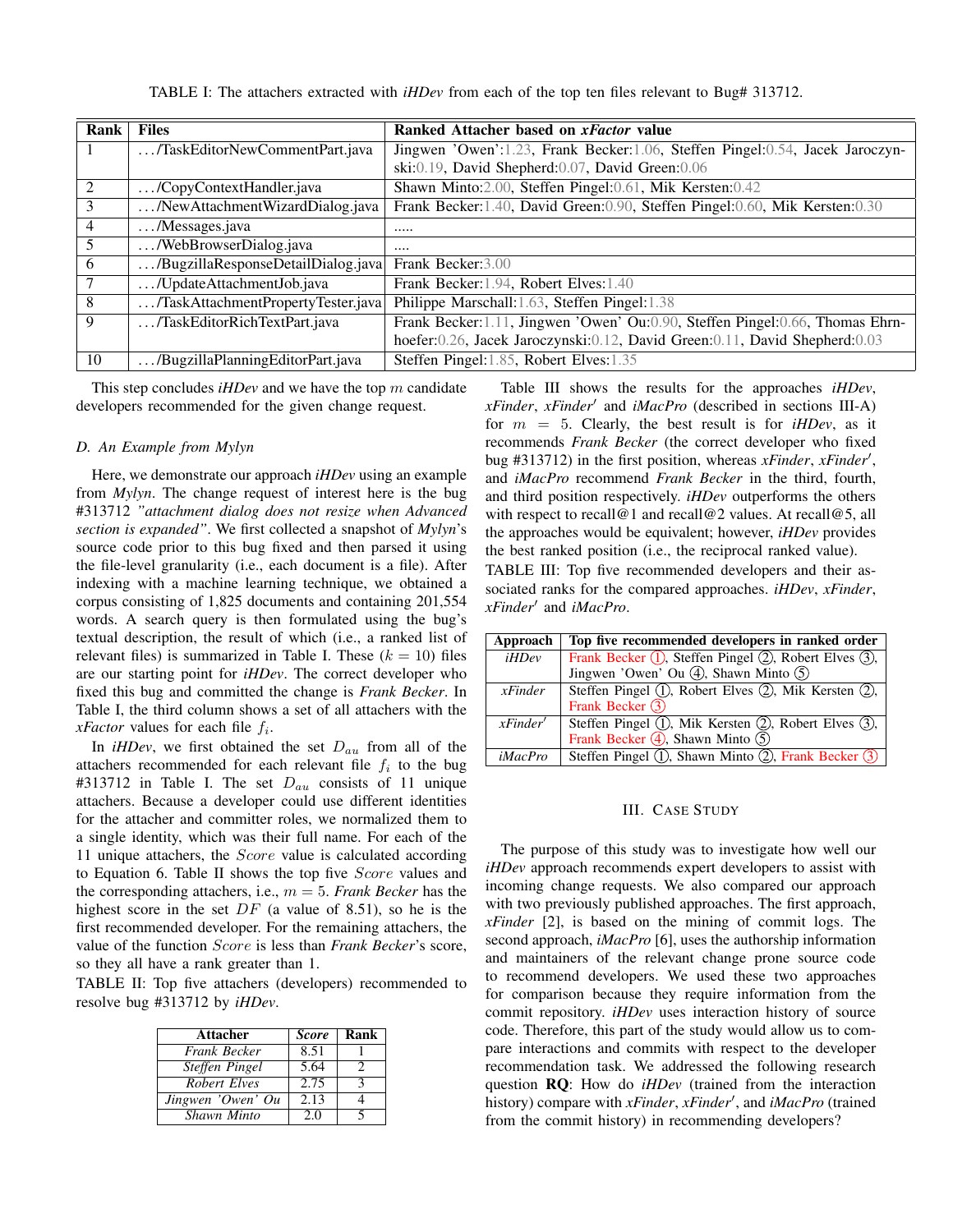# A. Compared Approaches: xFinder, xFinder<sup>'</sup>, and iMacPro

The *xFinder* approach uses the source-code commit history to recommend developers to assist with a given change request. The first step is finding the relevant source code files for the change request, similar to *iHDev* (see Section II-B). The commit (and not interaction) histories of these files are analyzed to recommend a ranked list of developers.

*xFinder* uses the frequency count of the developers in the relevant files for ranking purposes. For example, if a developer occurs in three relevant files, its score is assigned a value of 3, and is ranked above another developer that occurs in two relevant files (with a score of 2). If multiple developers have the same score, they are given the same rank (e.g., two developers are ranked second in Table III). *iHDev* uses a different ranking mechanism. We replaced *xFinder*'s ranking algorithm with that of *iHDev*, which is based on the sum of xF actor scores. This modified *xFinder* approach is termed xFinder'. xFinder' allows us to compare the core of two approaches (i.e., interactions and commits) by neutralizing the variability in their ranking mechanisms.

The *iMacPro* approach uses the source-code authorship and commit history to assign incoming change requests to the appropriate developers. The first step is finding the relevant source code files for the change request, similar to *iHDev* (see Section II-B). These source code units are then ranked based on their change proneness. Change proneness of each source code entity is derived from its commit history. The developers who authored and maintained these source code files are discovered and combined. Finally, a final ranked list of developers for the given change request is recommended.

# *B. Subject Software Systems*

## We focused on the *Mylyn* and *Eclipse Project*.

*1) Mylyn: Mylyn* contains about 4 years of interaction data and is an Eclipse Foundation project with the largest number of interaction history attachments. It is mandatory for *Mylyn* project committers to use the *Mylyn* plug-in. Commit history started 2 years prior to that of interaction, and commits to the *Mylyn* CVS repository terminated on July 01, 2011. To get both interaction and commit histories within the same period, we considered the history between June 18, 2007 (the first day of an interaction history attachment) and July 01, 2011 (the last day of a commit to the *Mylyn* CVS repository). Doing so ascertained that none of the approaches had any particular advantage or disadvantage over the others due to the lack of history for training. The *Mylyn* project consists of 2272 bug issues containing 3282 trace files for a total of 276390 interaction logs for interaction events that lead to edit of the interacted source code. The *Mylyn* project consists of 5093 revisions, out of which 3727 revisions contained a change to at least one Java file and for 3536 revisions there exists at least one trace file in the interaction history.

*2) Eclipse Project: Eclipse Project* contains 6 different sub projects: *e4*, *Incubator*, *JDT*, *Orion*, *PDE* and *Platform*<sup>2</sup> . *Eclipse Project* contains about 7 years of interacted data from July 2007 to May 2014. It is not mandatory for the *Eclipse*

<sup>2</sup>http://www.eclipse.org/eclipse/

*Project* committers to use the *Mylyn* plug-in. Therefore, it is not surprising that the number of issues that contain interactions is less than those in the *Mylyn* project. The commit history for *Eclipse Project* started in April 2001, 6 years prior to that of interaction, and commits to the *Eclipse Project* CVS repository terminated on November 05, 2012. To get both interaction and commit histories within the same period, we considered the history between July 25, 2007 (the first day of an interaction history attachment) and November 05, 2012 (the last day of commits/revisions to the *Eclipse Project* CVS repository). During this history the *Eclipse Project* consists of 700 bug issues containing 897 trace files for a total of 95834 interaction logs for interaction events that lead to edit of the interacted source code. It consists of 52126 revisions, out of which 35290 revisions contained a change to at least one Java file and for 861 revisions there exists at least one trace file in the interaction history.

Both *xFinder* and *iMacPro* need the commit histories of the *Mylyn* and *Eclipse Project* open source systems because they need files that have been changed together in a single commit operation. SVN preserves the atomicity of commit operations; however, older versions of CVS did not. Subversion assigns a new "revision" number to the entire repository structure after each commit. The "older" CVS repositories were converted to SVN repositories using the CVS2SVN tool, which has been used in popular projects such as *gcc3*. For the datasets considered in our study, *Mylyn* and *Eclipse Project* had their commit histories in CVS depositories. Therefore, we converted the CVS repositories to SVN repositories.

# *C. Benchmarks: Training and Testing Datasets*

For *Mylyn* and *Eclipse Project*, we created a benchmark of bugs and the actual developers who fixed them to conduct our case study. The benchmark consists of a set of change requests that has the following information for each request: a natural language query (request summary) and a gold set of developers that addressed each change request. The benchmark was established by a manual inspection of the change requests, source code, their historical interactions in the bug tracking system, and their historical changes recorded in versioncontrol repositories. Interaction trace files were used to find the interaction events related to each bug and the attacher who created the trace file was used as the attacher in our interaction log. For tracing each *Bug Id* in the Subversion (SVN) repository commit logs, keywords such as *Bug Id* in the commit messages/logs were used as starting points to examine if the commits were in fact associated with the change request in the issue tracking system that was indicated with these keywords. The author and commit messages in those commits, which can be readily obtained from SVN, were processed to identify the developers who contributed changes to the change requests (i.e., gold set). These developers were then used to form our actual developer set for evaluation. A vast majority of change requests are handled by a single developer (92% in *Mylyn* and 97% in *Eclipse Project*). Table IV shows the frequency distributions of developers resolving issues in the benchmarks for *Mylyn* and *Eclipse Project*. For example, 277 issues were resolved by a single developer in *Mylyn* and none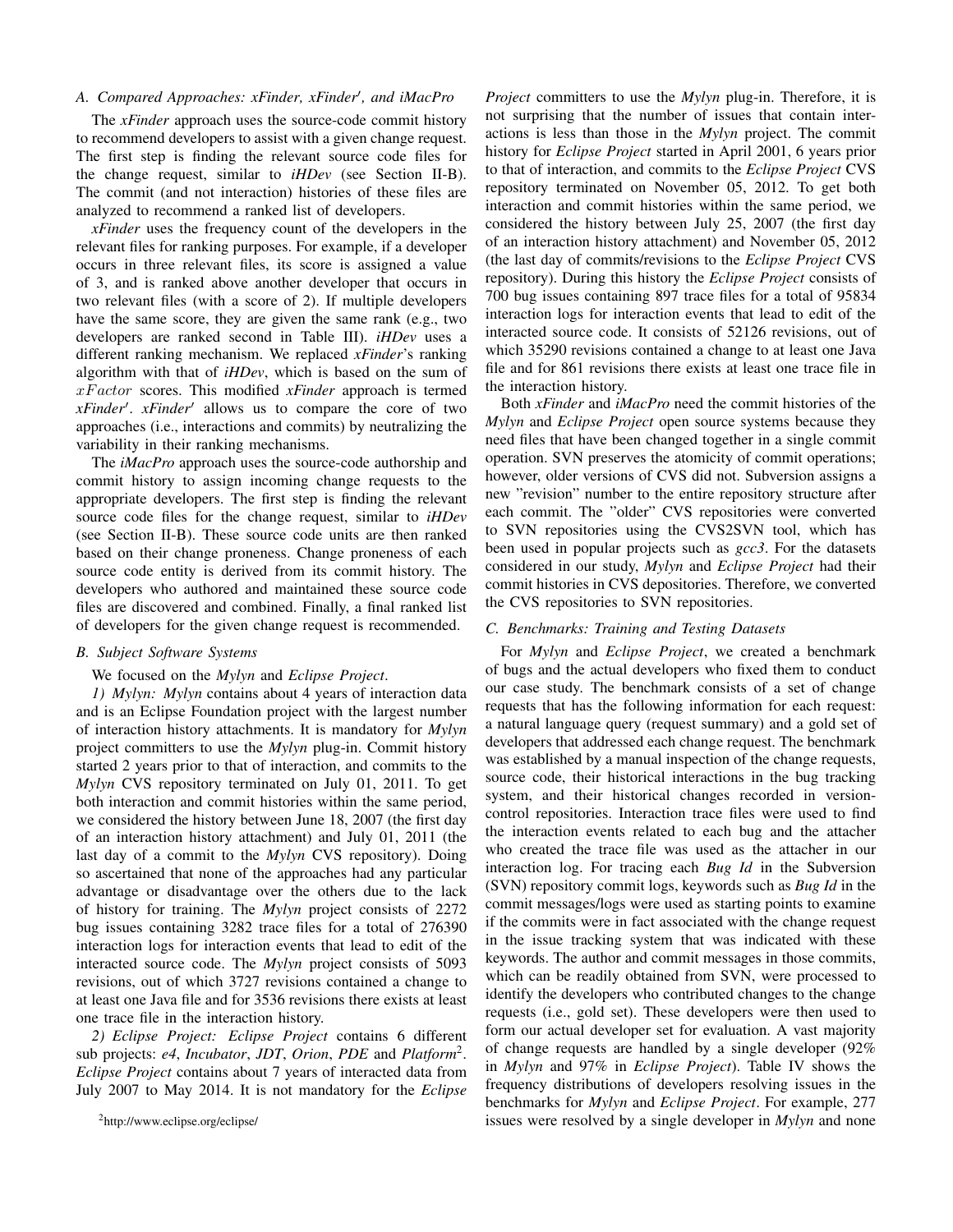TABLE IV: The frequency distributions of developers resolving issues in the benchmarks for *Mylyn* and *Eclipse Project*.

| <b>System</b>   |    |    | <b>Frequency distribution</b> | <b>Total Issues</b> |  |  |
|-----------------|----|----|-------------------------------|---------------------|--|--|
|                 | #1 | #2 | # 3                           |                     |  |  |
| Mvlvn           |    |    |                               | 301                 |  |  |
| Eclipse Project | 70 |    |                               |                     |  |  |

of the issues were resolved by two developers in *Eclipse Project*. Our technique operates at the change request level, so we also needed input queries to test. We considered all of the bugs that have at least one associated Id in the commit messages and traces files. We created the final training corpus from all of the source code files in the last revision before the bug issues in our benchmark were fixed. We split the benchmark into training and testing sets. We picked June 18, 2007 to March 16, 2010 as our training set and March 16, 2010 to July 01, 2011 as our testing set for *Mylyn*. The testing set period contains 600 different revisions and 301 different issues/bugs. Similarly We picked July 25, 2007 to March 01, 2010 as our training set and March 01, 2010 to November 05, 2012 as our testing set for *Eclipse Project*. The testing set contains 140 different revisions and 72 different issues/bugs. Our benchmarks are available online<sup>3</sup>. The experiment was run for  $m = 1$ ,  $m = 2$ ,  $m = 3$ , and  $m = 5$ , where m is the number of recommended developers. We considered the top *ten* relevant files from the machine learning step.

## *D. Metrics and Statistical Analyses*

We evaluated the accuracy of each of the approaches for all of the bug issues in our testing set using the Recall and Mean Reciprocal Rank (MRR) metrics used in previous work [1], [3], [5]. For each bug  $b$ , in a set of bugs  $B$  of size  $n$ , in the benchmark of a system and a  $m$  number of recommended developers, the formula for the recall@m is given below:

$$
recall@m = \frac{|RD(b) \cap AD(b)|}{|AD(b)|}
$$
 (8)

where *RD(b)* and *AD(b)* are the recommended developer by the approach and the actual developer who resolved the issue for the bug *b* respectively. This metric is computed for recommendation lists of developers with different sizes (e.g.,  $m = 1$ ,  $m = 2$ ,  $m = 3$ , and  $m = 5$  developers).

Increasing the value of m could lead to a higher recall value (and typically does); however, it may come at the cost of an increased effort in examining the potential noise (false positives). Over 90% of the cases in our benchmarks have only a single correct developer. In such a scenario, each increment to  $m$  in pursuit of a correct developer could add drastically to the proportion of false positives. Therefore, a traditional metric of the likes of precision is not a suitable fit for our context. For example, if a correct developer is found at  $m = 5$ , the possible precision value is in the range [0.2, 1.0] for the rank positions [5, 1], typically around the lower bound of 0.2. Note that the precision metric is also agnostic to the rank positions of recommendations. Therefore, for a cutoff value of  $m$ , it would produce the same value for two approaches

<sup>3</sup>http://serl.cs.wichita.edu/svn/projects/dev-recinteractions/trunk/ICSE2015/data/Benchmark

presenting the same number of correct answers. For  $m = 5$ , two approaches presenting a single correct answer at the positions 1 and 5 respectively will have the same precision value of 0.2. Nonetheless, a complimentary measure to recall is also needed to assess the potential effort in addressing noise (false positives). We focused on evaluating the ranked position of the correct developer for each bug in each benchmark from a cumulative perspective regardless of the cutoff point m.

Mean Reciprocal Rank (MRR) is one such measure that can be used for evaluating any process that produces a list of possible responses to a sample of queries, ordered by probability of correctness. This metric has been used in previous work [12]. The reciprocal rank of a query response is the multiplicative inverse of the rank of the first correct answer. Intuitively, the lower the value (between 0 and 1), the farther down the list, examining incorrect responses, one would have to search to find a correct response.

$$
MRR = \frac{1}{|n|} \sum_{i=1}^{|n|} \frac{1}{rank_i}
$$
 (9)

Here, the reciprocal rank for a query (bug) is the reciprocal of the position of the correct developer in the returned ranked list of developers  $(rank<sub>i</sub>)$  and n is the total number of bugs in our benchmark. When the correct developer for a bug is not recommended at all, we consider its inverse rank to be a zero. When there are multiple correct developers (which are a very few cases in our benchmark), we consider the highest/first ranked position. The higher the value of MRR, the better it speaks of the potential effort spent in noise. For example, an MRR value of 0.5 suggests that the approach typically produces the correct answer at the 2nd rank. Overall, our main research hypothesis is that *iHDev* will outperform the subjected competitors in our study in terms of recall without incurring additional costs in terms of MRR.

We applied the One Way ANOVA test to validate whether there was a statistically significant difference with  $\alpha = 0.05$ between the results of both recall and MRR values. For MRR, we considered the ranks of correct answers of the approaches for each bug (data point). We used this non-parametric test because we did not assume normality in the distributions of the recall results. The purpose of the test is to assess whether the distribution of one of the two samples is stochastically greater than the other. Therefore, we defined the following null hypotheses for our study (the alternative hypotheses can be easily derived from the respective null hypotheses):

- H-1: There is no statistically significant difference between the recall@m values of *iHDev* and each of *xFinder*, *xFinder'*, and *iMacPro*.
- H-2: There is no statistically significant difference between the MRR values of *iHDev* and each of *xFinder*, *xFinder'*, and *iMacPro*.

We expect the hypotheses **H-1** and **H-2** to be rejected in favor of *iHDev*. That is, *iHDev* will offer improvements over others in terms of recall. Also, *iHDev* will not incur any additional cost in terms of MRR compared to others (or may even offer improvements).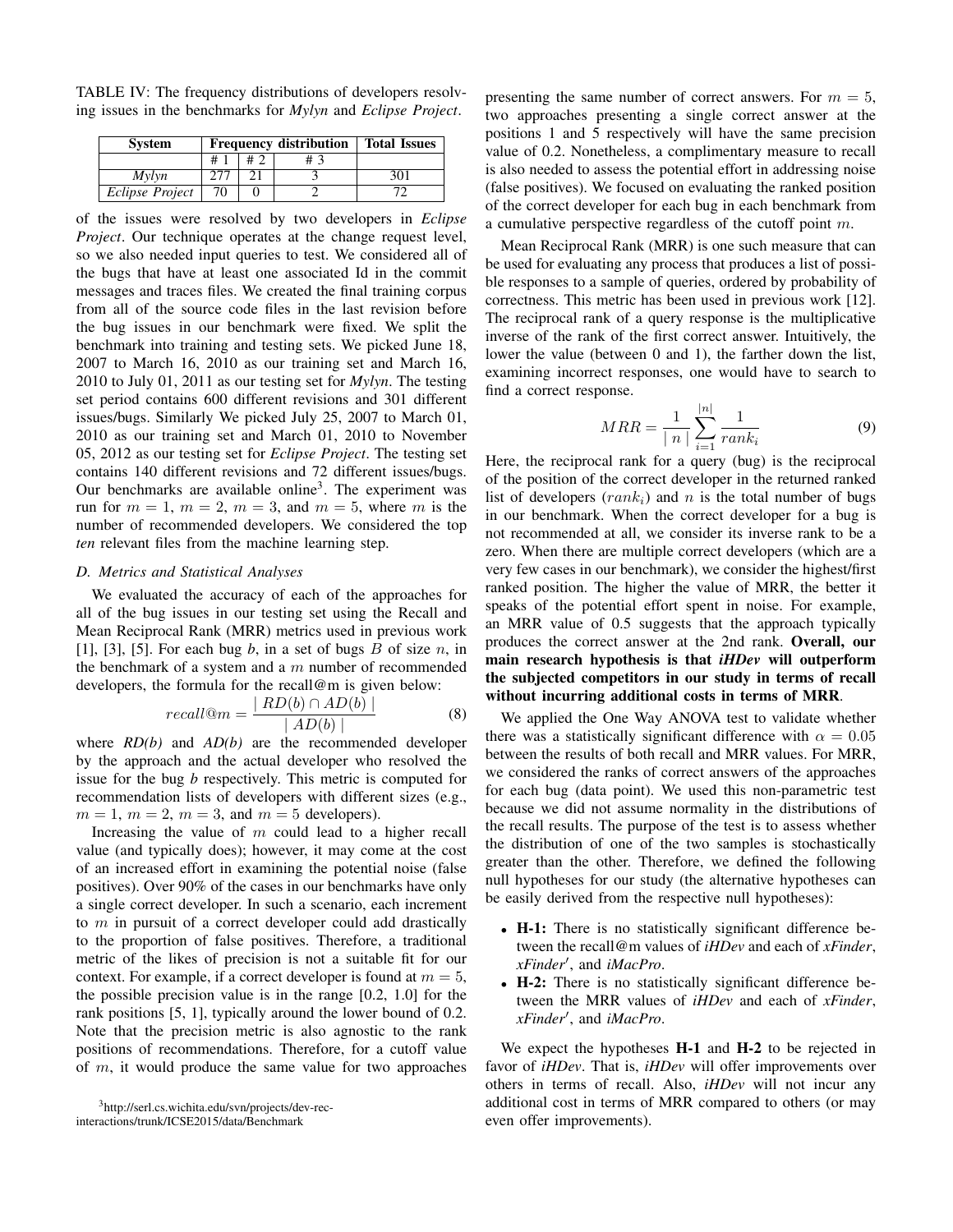| m | Recall@m               |                        |                         |         |          | <i>iHDev</i> vs <i>xFinder</i> |             |          | $iHDev$ vs $xFinder'$ |             |          | <i>iHDev</i> vs <i>iMacPro</i> |       |  |
|---|------------------------|------------------------|-------------------------|---------|----------|--------------------------------|-------------|----------|-----------------------|-------------|----------|--------------------------------|-------|--|
|   | iHDev                  | $x \rightarrow$ Finder | $x \rightarrow$ Finder' | iMacPro | $Gain\%$ | <b>Pyalue</b>                  | Adv         | Gain $%$ | <b>P</b> value        | Adv         | $Gain\%$ | Pvalue                         | Adv   |  |
|   | <b>Mylyn</b>           |                        |                         |         |          |                                |             |          |                       |             |          |                                |       |  |
|   | 0.50                   | 0.45                   | 0.52                    | 0.50    | 11.11    | 0.22                           | <b>None</b> | $-3.84$  | 0.58                  | <b>None</b> | $\Omega$ | 0.9                            | None  |  |
| 2 | 0.71                   | 0.63                   | 0.59                    | 0.63    | 12.69    | 0.02                           | iHDev       | 20.33    | 0.001                 | iHDev       | 12.69    | 0.03                           | iHDev |  |
| 3 | 0.79                   | 0.68                   | 0.69                    | 0.72    | 16.17    | 0.001                          | iHDev       | 14.49    | 0.004                 | iHDev       | 9.72     | 0.05                           | iHDev |  |
| 5 | 0.86                   | 0.69                   | 0.81                    | 0.76    | 24.63    | < 0.001                        | iHDev       | 6.17     | 0.08                  | None        | 13.15    | 0.0008                         | iHDev |  |
|   | <b>Eclipse Project</b> |                        |                         |         |          |                                |             |          |                       |             |          |                                |       |  |
|   | 0.25                   | 0.12                   | 0.12                    | 0.11    | 108.33   | 0.03                           | iHDev       | 108.33   | 0.03                  | iHDev       | 127.27   | 0.02                           | iHDev |  |
| 2 | 0.37                   | 0.20                   | 0.17                    | 0.18    | 85.00    | 0.03                           | iHDev       | 117.64   | 0.007                 | iHDev       | 105.55   | 0.01                           | iHDev |  |
| 3 | 0.41                   | 0.20                   | 0.22                    | 0.22    | 105.00   | 0.005                          | iHDev       | 86.36    | 0.01                  | iHDev       | 86.36    | 0.01                           | iHDev |  |
| 5 | 0.45                   | 0.20                   | 0.23                    | 0.23    | 125.00   | 0.001                          | iHDev       | 95.65    | 0.004                 | iHDev       | 95.65    | 0.003                          | iHDev |  |

TABLE V: Average of recall @1, 2, 3 and 5 values of the approaches *iHDev*, *xFinder*, *xFinder'*, and *iMacPro* measured on the *Mylyn* and *Eclipse Project* benchmarks.

TABLE VI: Mean Reciprocal Rank of the approaches *iHDev*, *xFinder*, *xFinder'*, and *iMacPro* measured on the *Mylyn* and *Eclipse Project* benchmarks.

| <b>System</b>             | MRR   |      |                                                 |                            | <i>iHDev</i> vs <i>xFinder</i> |       |                          | <i>iHDev</i> vs <i>xFinder</i> |                  |       | <i>iHDev</i> vs <i>iMacPro</i> |      |       |
|---------------------------|-------|------|-------------------------------------------------|----------------------------|--------------------------------|-------|--------------------------|--------------------------------|------------------|-------|--------------------------------|------|-------|
|                           | iHDev |      | $x \rightarrow$ Finder   $x \rightarrow$ Finder | $iMacPro$ Gain% Pvalue Adv |                                |       |                          |                                | Gain% Pvalue Adv |       | Gain $\%$ Pvalue Adv           |      |       |
| $M$ ylyn                  | 0.66  | 0.56 | 0.62                                            | 0.64                       | 17.85                          | 0.003 | <i>iHDev</i> $\mid$ 6.45 |                                | 0.22             | None  | 3.12                           | 0.4  | None  |
| $Eclipse$ 0.34<br>Project |       | 0.16 | 0.16                                            | 0.17                       | 12.5                           | 0.005 | iHDev                    | 112.5                          | 0.007            | iHDev | 100                            | 0.01 | iHDev |

#### *E. Results*

The recall@1, recall@2, recall@3, and recall@5 values for each of the compared approaches for *Mylyn* and *Eclipse Project* were calculated from the established benchmarks. Table V shows the recall@m values of *Mylyn* and *Eclipse Project* for all the compared approaches (see the Recall@m column). The MRR values for each of the compared approaches for *Mylyn* and *Eclipse Project* were then calculated. Table VI shows the MRR values of *Mylyn* and *Eclipse Project* for all approaches (see the MRR column).

We computed the recall gain of *iHDev* over another compared approach (i.e.,  $Y$ ) using the following formula:

$$
GainR@m_{iHDev-Y} = \frac{recall@m_{iHDev} - recall@m_Y}{recall@m_Y} \times 100
$$
\n(10)

The MRR column in Table VI shows MRR values of the compared approaches.

We computed the MRR gain of *iHDev* over another compared approach (i.e.,  $Y$ ) using the following formula:

$$
GainMRR_{iHDev-Y} = \frac{MRR_{iHDev} - MRR_Y}{MRR_Y} \times 100 \quad (11)
$$

To answer the research question  $RQ$ , we compared the recall values of *iHDev*, *xFinder*, *xFinder'*, and *iMacPro* for  $m = 1$ ,  $m = 2$ ,  $m = 3$ , and  $m = 5$ . We computed the recall gain of *iHDev* over Y in {*xFinder*, *xFinder'*, and *iMacPro*} using Equation 10. Similarly, we compared MRR values of *iHDev*, *xFinder*, *xFinder'*, and *iMacPro*. We computed the MRR gain of *iHDev* over Y in {*xFinder*, *xFinder'*, and *iMacPro*} using Equation 11. Table V and Table VI show the recall and MRR results respectively. The Gain % columns in

Table V show the recall gains of *iHDev* over each compared approach for the different  $m$  values. The Gain  $%$  columns in Table VI show the MRR gain of *iHDev* over each compared approach. The Pvalue columns in Table V shows the p-values from applying the One Way ANOVA test on the recall values for  $m = 1$ ,  $m = 2$ ,  $m = 3$ , and  $m = 5$ . The **Pvalue** columns in Table VI shows the p-values from applying the One Way ANOVA test on the reciprocal rank values. The Advantage columns show the approach that had a statistically significant gain over the other. In cases neither did, None is shown.

For each pair of competing approaches, there were eight comparison points in terms of recall values (four each for *Mylyn* and *Eclipse Project*). Overall, out of eight comparison cases between *iHDev* and *xFinder* for recall values, *iHDev* was advantageous over *xFinder* in seven of them; the remaining one being a statistical tie. Out of eight comparison cases between *iHDev* and *xFinder'* for recall values, *iHDev* was advantageous in six of them; the remaining two being a statistical tie. Out of eight comparison cases between *iHDev* and *iMacPro* for recall values, *iHDev* was advantageous in seven of them; the remaining one being a statistical tie. Despite a few observations of negative gains, there was not even a single case in which one of the other approaches was statistically advantageous over *iHDev* in terms of recall. Therefore, we reject the hypothesis  $H_1$ .

For each pair of competing approaches, there were two comparison points in terms of MRR values (one each for *Mylyn* and *Eclipse Project*). Overall, *iHDev* was advantageous in both cases of comparison between *iHDev* and *xFinder*. *iHDev* was advantageous in one case each for comparisons between *iHDev* and *xFinder'*, and between *iHDev* and *iMacPro*. The remaining two cases were a statistical tie. There were no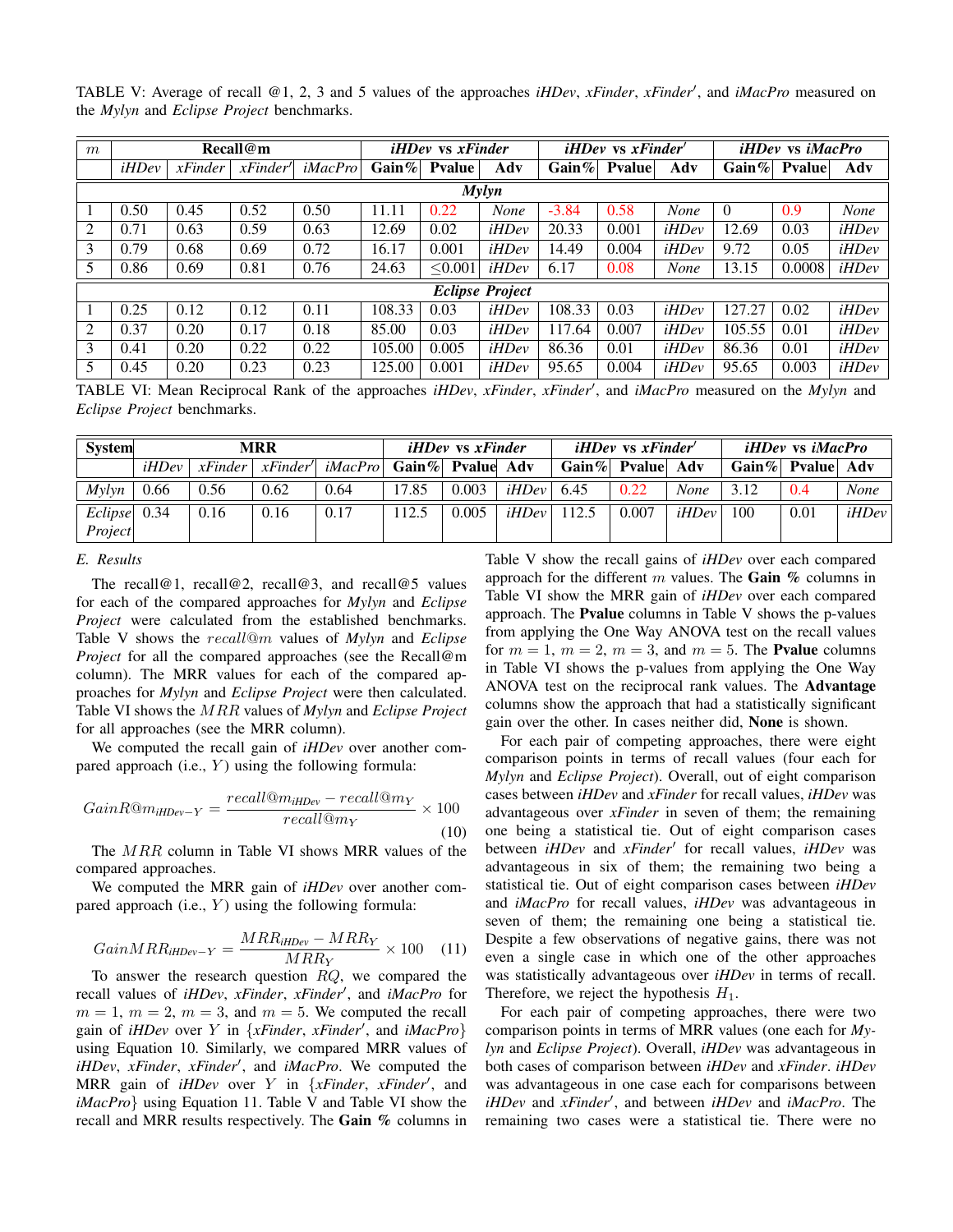cases in which any of the other approaches were statistically advantageous over *iHDev* in terms of MRR. Therefore, we reject the hypothesis  $H_2$ .

In summary, the overall results suggest that *iHDev* generally performs better than *xFinder*, *xFinder'*, and *iMacPro* in terms of both recall and MRR. Using the interaction history typically leads to improvements in accuracy. Not only does identify the correct developers more often (as evident by the significant recall gains or no loss), but also at a high enough position in the list of recommended candidates (as evident by the significant MRR gains or no loss). For example, *iHDev* recorded recall gains over *xFinder* in the range [85% , 125%] for *Eclipse Project*. Also, on average, the correct developer would appear at the 3rd position (MRR=0.34) for *iHDev* recommendations, whereas, in *xFinder* this value would be at the 6th position (MRR=0.16). Thus, the MRR gain of over 112%. *iHDev* takes us a step forward toward achieving the ideal goal of a recommender that not only always identifies the correct developers, but also puts them in the top positions of the ranked list of candidates.

#### *F. Discussion*

We discuss a few qualitative points that would help understand the rationale behind the improved performance with using interactions in *iHDev*.

Multiple Attempts at Resolution. Given the nature of OSS, there are often multiple attempts at resolving a given change request. For example, multiple (a few incomplete or incorrect) fixes are attempted by perhaps multiple developers. In the end, only a complete and correct resolution is accepted and/or merged into the source code repository (i.e., the main development trunk or branch). The interaction history records these attempts; however, the commit history only records the final outcome (i.e., only the things committed), if any. For example, Gousios et al. [13] observed that in GitHub some issues receive multiple pull-requests with solutions (all representing interaction and competence), but not all are accepted and merged. Our results show that past experiences (including failures) are important ingredients in shaping developer expertise. Interactions offer a valuable insight into these micro-level developers' activities in building their expertise, whereas, the commit repositories would largely miss out on them. For example, the file *UpdateAttachmentJob.java* has 458 edit events; whereas, it has only 6 commits performed on it. Additionally, the developer *Frank Becker* contributed 50 edit events, but had only one commit. The interaction history shows that he attempted resolutions for 6 bugs, whereas, the commit shows that he contributed only one bug-fix. This example suggests there is quite a disparity between the micro and macro level perspectives of contributions.

Resolutions and Peer Review. The practice of peer review of proposed resolutions/patches exist in both *Mylyn* and *Eclipse Project*. We observed cases in which resolutions (even those that were correct in the sense of a technical fix for the problem at hand) were not merged to the source code repository (e.g., potential conflicts with other code elements or patches did not make it in time for the review process to go through or were out of luck as they arrived after something

else was already accepted) or were revised and then merged (e.g., a few changes to a few files revised or not needed). The interaction history captures the resolutions while the commit history misses out on these alternative solutions.

Interactions come first, Commits later. In the typical workflow, interactions come first and commits later. Interactions are available much earlier than commits to mine and integrate the results. Our datasets show that for a given time period, there are more interactions than commits. Therefore, using interaction data may reduce the latency in building and deploying actionable models on a project, as the training data would become available sooner.

Self-Serving Benefits. We believe that the potential benefits shown to developers by converting the interactions into actionable support for their routine tasks could serve as a motivating factor in using *Mylyn* type activity loggers. That is, developers would see the value in logging their activities now, so that they could benefit for concrete tasks in the future.

Task Applicability. Our work shows the potential value of interactions in improving the developer recommendation tasks; however, they could be use for other software maintenance and evolution tasks that have typically relied on commit histories. For example, we used interactions for impact analysis in our previous work [7], [8].

In summary, our findings highlight many aspects that the developer recommendation methodology based on the commit history may not capture.

## IV. THREATS TO VALIDITY

We discuss internal, construct, and external threats to validity of the results of our empirical study.

*Accuracy measures and correctness of developer recommendations*: We used the widely used metric recall in our study. We also calculated mean reciprocal rank. We considered a gold-set to be developers who contributed source code changes to address change requests. Of course, it is possible that other team members are also equally qualified to handle these change requests; however, such a gold-set would be very difficult to ascertain in practice. Nonetheless, our benchmark can be viewed as conservative bounds.

Accuracy@k is another measure that is also used in the context of recommendation systems [14]–[16]. Accuracy@k generally considers only one correct answer to claim 100%. In our study, over 90% of cases had only one correct answer. Therefore, the differences in recall@k and accuracy@k values are negligibly small. Although, (as discussed in Section III-D) we deemed the precision metric to be unsuitable for our technique due to the ordered nature of responses, we summarize the results. In case of *Mylyn* and *xFinder* precision gain ranges between 12.76% and 136.36% and out of eight comparisons with ANOVA, *iHDev* was advantageous in four of them. In case of *Mylyn* and *xFinder'* precision gain ranges between 12% and 137.50 % and out of eight comparisons with ANOVA, *iHDev* was advantageous in six of them. In case of *Mylyn* and *iMacPro* precision gain ranges between 6% and 136.36 % and out of eight comparison with ANOVA, *iHDev* was advantageous in seven of them. Furthermore, should there be a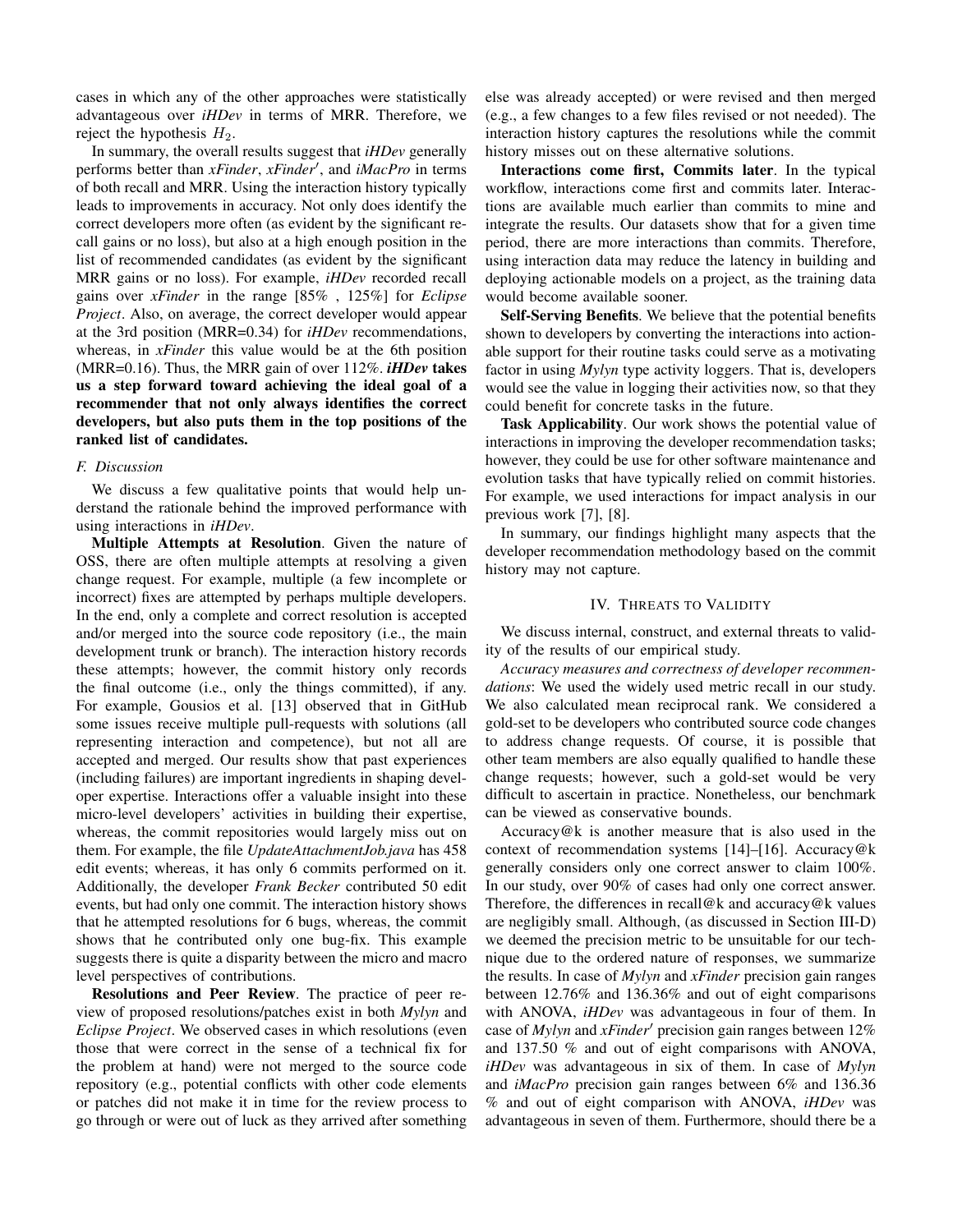larger number of cases with multiple correct answers, a metric such as Mean Average Precision (MAP) could be employed.

*Developer identity mismatch*: Although we carefully examined all of the available sources of information in order to match the different identities of the same developer, it is possible that we missed or mismatched a few cases.

*Explicit Bug Id Linkage*: We considered interactions and commits to be related if there was an explicit bug Id mentioned in them. Implicit relationships were not considered.

*Single Period of History*: We considered only the history between June 18, 2007 and July 01, 2011 for *Mylyn* and the history between July 25, 2007 and November 05, 2012 for *Eclipse Project*. It is possible that these histories are not reflective of the optimum results for every model. A different history period might produce different relative performances.

*Only Two Systems Considered*: Due to the limited availability of Mylyn interaction histories for open source projects, our study was performed on only two systems written in Java *Mylyn* and *Eclipse Project* were the largest available datasets within the Eclipse Foundation. Nonetheless, this fact may limit the generality of our results.

# V. RELATED WORK

Our intent is not to exhaustively discuss every single work, but to briefly discuss a few representatives in the context of developer recommendation and interactions.

Zou et al. [17] used the interaction history to identify evolutionary information about a development process (e.g., restructuring is more costly than other maintenance activities). Rastkar et al. [18] report on an investigation which considered how bug reports that are considered similar based on the changeset information compare to bug reports that are considered similar based on interaction information. Robbes et al. [19] developed an incremental change based repository by retrieving the program information from an IDE (which includes more information about the evolution of a system than traditional SCM) to identify a refactoring event. Parnin and Gorg [20] identified relevant methods for the current task by using programmers' interactions with an IDE. Schneider et al. [21] presented a visual tool for mining local interaction histories to help address some of the awareness problems experienced in distributed software development projects.

Minto and Murphy [22] developed a tool called Emergent Expertise Locator (EEL), which is based on the framework of Cataldo et al. [23] to compute coordination requirements between documents. EEL mines the history to determine how files were changed together and who committed those changes. Using this data, EEL suggests developers who can assist with a given problem. Another tool to identify developers with the desired expertise is Expertise Browser (ExB) [11]. Anvik and Murphy [24] conducted an empirical evaluation of two techniques for identifying expert developers. Developers acquire expertise as they work on specific parts of a system. Tamrawi et al. [4] used fuzzy-sets to model bug-fixing expertise of developers based on the hypothesis that developers who recently fixed bugs are likely to fix them in the near future. An approach based on a machine learning technique is used to automatically assign a bug report to a developer

[1]. The resulting classifier analyzes the textual contents of a given report and recommends a list of developers with relevant expertise. Another approach to facilitate bug triaging uses a graph model based on Markov chains, which captures the bug reassignment history [25]. Matter et al. [26] used the similarity of textual terms between a given bug report of interest and source code changes (e.g., word frequencies of the *diff* given changes from source code repositories).

There are a number of efforts on using MSR techniques to study and analyze developer contributions. Rahman and Devanbu [27] study the impact of authorship on code quality. They conclude that authors with specialized experience for a file are more important than those with general expertise. Bird et al. [28] perform a study on large commercial software systems to examine the relationship between code ownership and software quality. Their findings indicate that high levels of ownership are associated with fewer defects. Bird et al. [29] analyzed the communication and co-ordination activities of the participants by mining email archives. Ma et al. [30] proposed a technique that uses implementation expertise (i.e., developers usage of API methods) to identify developers. Weissgerber et al. [31] depicts the relationship between the lifetime of the project and the number of files each author updates by analyzing and visualizing the check-in information for open source projects. German [32] provided a visualization to show which developers tend to modify certain files by studying the modification records (MRs) of CVS logs. Fischer et al. [33] analyzed related bug report data for tracking features in software. Bortis et al. [34] introduced PorchLight, a tag-based interface and customized query expression, to offer triagers the ability to explore, work with, and assign bugs in groups. Shokripour et al. [35] proposed an approach for bug report assignment based on the predicted location (in the source code) of the bug. Begel et al. [36] conducted a survey of interteam coordination needs and presented a flexible *Codebook* framework that can address most of those needs. Robbes et al. [37] used the interaction data from *Mylyn* to evaluate developer-expertise metrics based on time, which is the start time of a *Mylyn*-interaction session.

# VI. CONCLUSIONS AND FUTURE WORK

We presented the *iHDev* approach to recommend developers who are most likely to implement incoming change requests. *iHDev* utilizes the archives of developers' interactions within an integrated development environment (e.g., software entities viewed or modified) associated with past change requests. Such use of interaction histories in conjunction with machine learning techniques to recommend developers was not investigated previously. Moreover, an empirical study on the open source systems showed that *iHDev* can outperform two previous approaches with statistically significant recall and rank gains. In the future, we plan to conduct additional empirical studies to further validate *iHDev*. We would include approaches based on the textual similarity of an incoming change request to previously resolved ones in the comparison study. Furthermore, we will investigate integration of other sources of information (e.g., bug, commit, and code review histories), which could further improve its effectiveness.